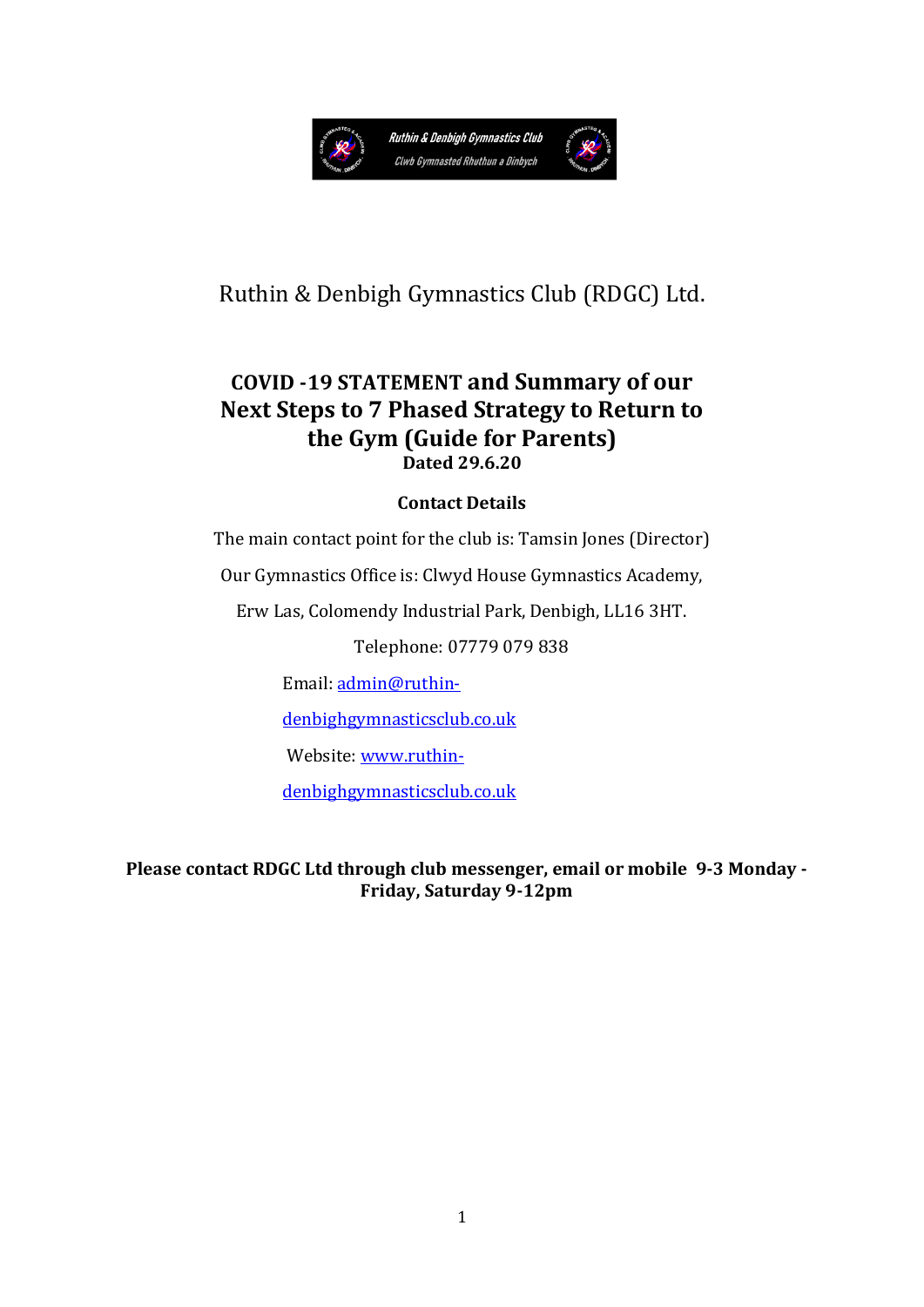# **COVID-19 Statement from Ruthin & Denbigh Gymnastics Club (RDGC LTD)**

**and Summary of our Next Steps in our 7 Phased Strategy to Return to the Gym (A Guide for Parents)**

#### **Dated 29.6.20**

**Announcement—Do not reply from this Love Admin email to us as it doesn't allow for this. All emails requiring the clubs attention must be directed to** 

**[admin@ruthin-denbighgymnasticsclub.co.uk.](mailto:admin@ruthin-denbighgymnasticsclub.co.uk) The clubs Messenger also offers a social media communication.**

# **Covid-19 Statement**

**We await Government guidance and our Governing body instruction as to when Gymnastics Clubs in Wales can re-open and the social distancing guidelines in place at that stage. We understand that for some members, making a return to gymnastics may feel impossible due to the impact that the Coronavirus (COVID-19) has had, but we want to do our best to ensure all those who want to take part in gymnastics are guided as to how we plan and our strategy to safely phase our age groups/levels back.**

**A key message of todays' statement is that it may take longer for some classes to return in the younger ages but if you remain on our database as an active member we will look to place our members back into a class during our 7 phased return to gym plan. We will remain closed to new members until we have placed all our current members into spaces available in their age appropriate class.**

- **YOU MUST HOWEVER REMAIN ACTIVE ON OUR DATABASE**
- **IF YOU CANCEL YOUR CURRENT active pre-authorised direct debit YOU AUTOMATICALLY ARE DELETED FROM OUR DATABASE AND WILL NOT BE CONTACTED.**
- **WE ASK THAT YOU ALWAYS CONTACT THE CLUB TO ADVISE US OF YOUR WISH TO LEAVE OR IF YOU ARE IN FINANCIAL DIFFICULTY AND WOULD LIKE US TO HELP ADJUST YOUR PAYMENT PLAN**

**The Philosophy of RDGC Ltd has not changed - which remains to encourage the active take up of gymnastics through our "GYM4ALL" program and to offer the enjoyment of our sport to as many gymnasts in our community and this has guided RDGC Ltd as we plan safe steps back for members into the gym.**

Members will appreciate that to adapt to the social distancing measures we have had to ADAPT extensively as a club. Gymnasts will also need to ADAPT and parents also. "ADAPT to DO MORE Gymnastics" pathway will follow by email to show the new pathways in our club and allow parents to budget for their child's return to the gym classes.

**A Survey for parents -** We will over the next 48 hours be sending all our members a survey to gain a better understanding of how each member feels about returning to gymnastics and any concerns as a parent you may have. Please email your response to [admin@ruthin-denbighgymnasticsclub.co.uk.](mailto:admin@ruthin-denbighgymnasticsclub.co.uk) These results will help to support our club to put in place any additional measures.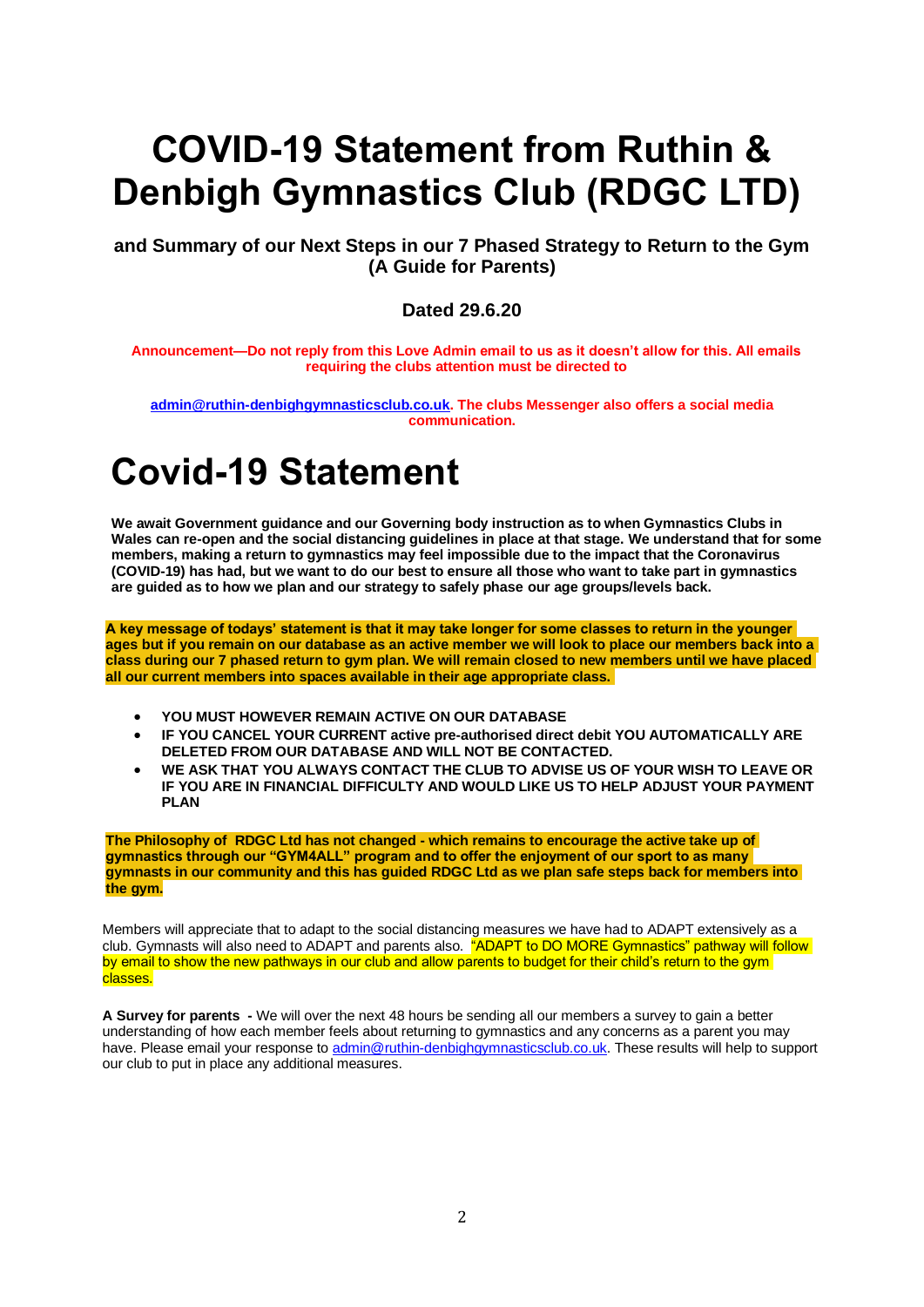## **Next Steps in our 7 Phased Strategy to return to the Gym – (RDGC Ltd Guide for Parents)**

# **The 7 Phases**

**PHASE 1 – LOCKDOWN PERIOD (March – June)**

• **We have ADAPTED and journeyed together through "PHASE 1 – Lockdown Period" and have offered home school ito all years and will continue through to Phase 7 to offer homeschool FREE OF CHARGE to all under 6 years. We expanded also to offer Zoom Live sessions for 6+ years. This has all been provided FREE OF CHARGE as fees suspended during this period and we give thanks and praise to the Coaching team who have ADAPTED their coaching during this period.**

PHASE 2 – AS WE PREPARE FOR CLUBS RETURN (A period of Free live Zoom sessions during July and we envisage August until we reopen gym)

PHASE 3 – RESUME AND BOOK PHASE- Target 6 + years Blueberries/ Poppies/ Club / Squad Classes @ Clwyd House Academy, Denbigh (date to be confirmed)

- PHASE 4 Resume (Ruthin Leisure Facility)
- PHASE 5 Resume 5+ years Whiteberries Classes and resume Do More Competitive Pathway
- PHASE 6 Rebuild 4-5 years Strawberries Classes, 3-4 years Daisy Classes,

PHASE 7 – Rebuild Stay and Play, Little Gym, Adult Gym Classes

#### **SUMMARY POINTS AS WE ENTER PHASE 2**

- Stay as an Active member and keep your zero cost Direct Debit Pre-Authorised mandate as active to remain on our database to take up your return place when your age group is contacted during our 7 phased return plans.
- Homeschool Love Gymnastics App will continue FREE OF CHARGE for all our under 6 age gymnasts through to phase 7.
- Book now into Zoom Live for 6+vears as this will serve as a priority waiting room for those wishing to return to gym class in Phase 3. FREE OF CHARGE in Phase 1 and this Phase 2.
- As we now enter Phase 2 A survey will follow in the next 48 hours to help support our club put in any additional operating measures as we listen to parents' feedback
- Phase 2 Document release Gymnasts and Coaches Safe return to gym your part to play (Parent Guide and video) will be released before we open the gym
- Phase 2 Document release Budget your gymnasts' pathway back to the gym (A Guide to our NEW "ADAPT to DO MORE gymnastics program)

#### **Why ADAPT to Zoom?**



Zoom is integral to the clubs strategy for any gymnast 6+ return and will contine once the club is open.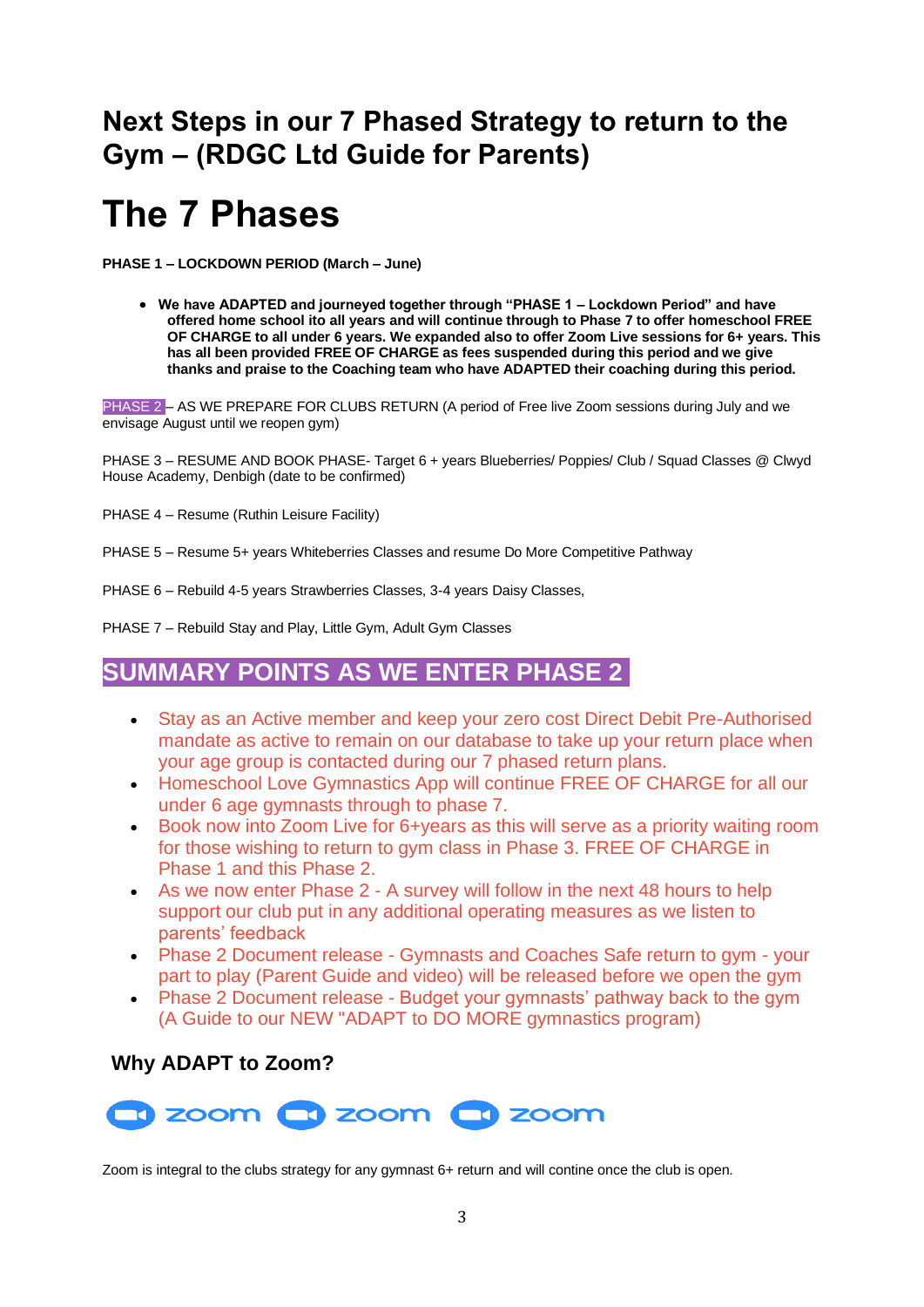• **Zoom Waiting Room -** Zoom will serve as a priority waiting room for gymnasts 6+ years wanting to return to the gym facility to train.



- **Track and Trace - RDGC Ltd has identified in its strategic review that If gymnasts have come through Zoom before stepping back into the gym, will be confident to swop back for emergency sessions should the club be ordered to shut down for 48 or 72 hours. This we hope will limit any disruption to timetabled classes as gymnasts settle back and this a key strategy to offer stability in our future roll out program.**
- **1:1 Support Zoom - If your child is planning to return to our gym (PHASE 3) we are offering 1:1 chat with gymnast and parent so gymnasts understand what zoom is before they attend a training session. Contact the club to arrange a 1:1 meet with the coach your child was trained by previously before lockdown if we can.**

## PHASE 3

- A 90 Minute class will be the base plan in phase 3 to return to gymnastics. This will be limited to one per week for each gymnast, with the aim in line with our philosophy as a club, to include as many 6+ years Blueberries/Poppies/Club/Squad in our community to return to gymnastics as we take that initial step back and open the gym (in the phase 5 review, younger gymnasts will be brought into the timetable and will ADAPT to extend our Do More Squad hours).
- A 90-minute basic gymnastic plan is currently estimated to cost, should the club reach optimal restricted capacity, at £40 per month
- Class sizes restricted and no class overlap times to minimise numbers in gym at any one time for social distancing measures
- **We will begin to share with you over the next few weeks our vision of how PHASE 3 - RESUME will look like and the safe operating standards the club will follow and also ask from members when the club is given the green light to go!**
- **A video of the clubs safe operating procedures will be released**
- **Gymnasts in these target age group classes will all return on the same basic plan, this will limit all gymnasts (Club, Squads and Recreational) to a maximum of one 90 minute gymnastics per week. This a restriction to open the timetable to include more gymnasts to be able to retake their place back in the club with social distancing measures in place. Places will be restricted and a priority waiting zone in Zoom for places will therefore continue**
- **In Phase 3 as we reopen gym Zoom will offer a 4 week free trial and then cost £13.50/month or if taken as a "Top up" Zoom sessions will also cost £13.50 per month.**



## **Conclude**

**After many long weeks of lockdown, we are preparing the Clwyd House venue to adapt as a gym inline with government and governing body guidelines and the team is continuing to work hard to finalise the extensive measures for our collective safe return and we look forward to welcoming our gymnastic community back. RDGC Ltd hope this statement is helpful will given insight and encourage members 6+ years to join us in Zoom as we enter the Phase 2 – Preparation Phase step back to the gym.**

**Once government guidelines are provided for our sector our document "Covid 19 - Clubs 7 step Phased Return to the gym (Guide for Parents) will be uploaded in our policy section of our website [www.ruthin](http://www.ruthin-denbighgymnasticsclub.co.uk/)[denbighgymnasticsclub.co.uk](http://www.ruthin-denbighgymnasticsclub.co.uk/) . However the club will throughout each phase send an email of the summary of the key points for parents of members that remain as active members on our Love Admin Gymnastic Class Platform to prepare for that phase and guide the action to take.** 

*RDGC Ltd believe that with ADAPT as our positive mindset for Coaches, Gymnasts and Parents, the club can return strong for its community, united as a team with a desire to continue to serve its members to the best of our ability as we have striven to over the past 20 years.*

**Keep safe and thank you for taking the time to read our plan.**